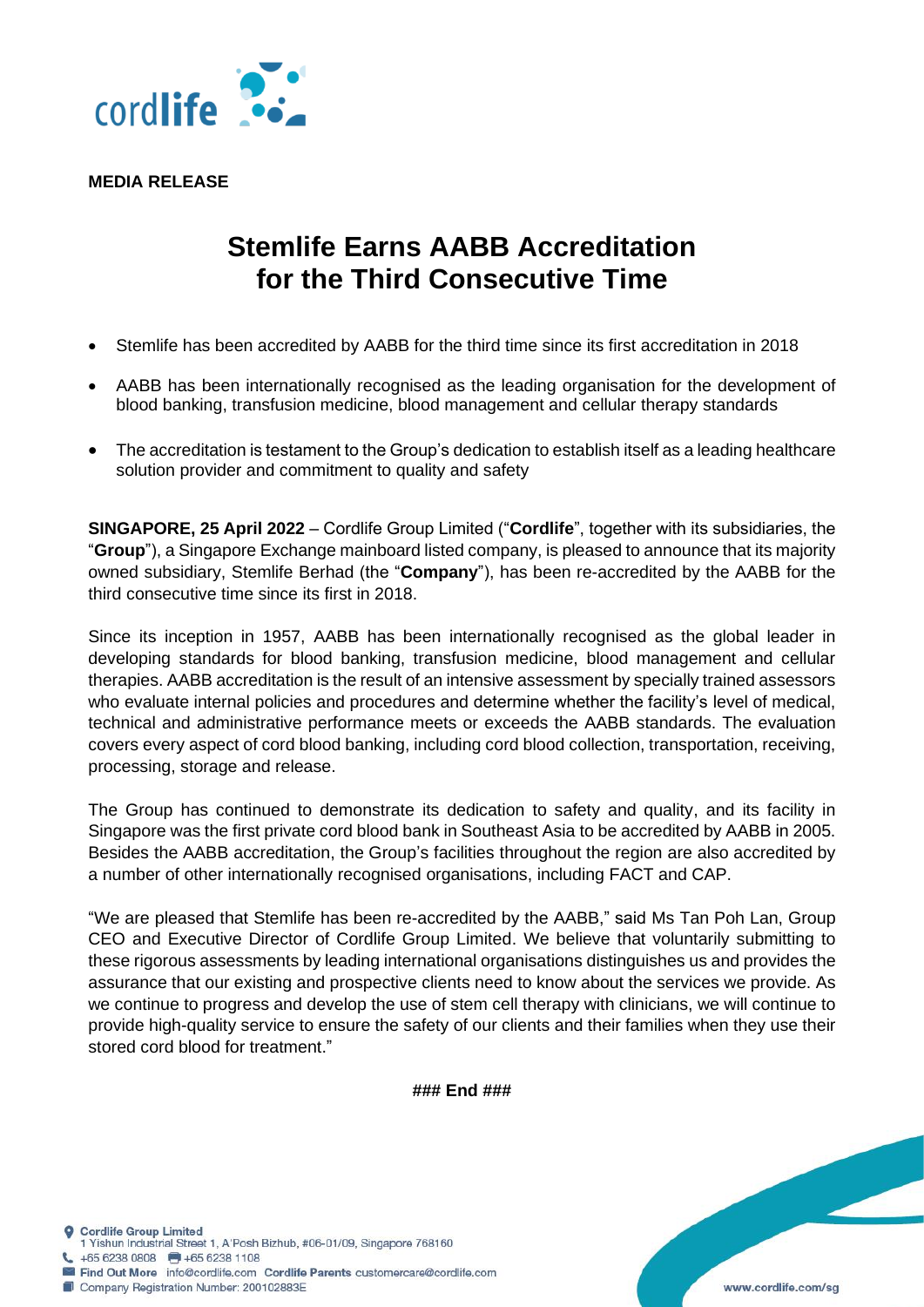

## **ABOUT AABB**

AABB (Association for the Advancement of Blood & Biotherapies) is an international, not-for-profit organization representing individuals and institutions involved in the fields of transfusion medicine and biotherapies. The Association works collaboratively to advance the field through the development and delivery of standards, accreditation and education programs. AABB is dedicated to its mission of improving lives by making transfusion medicine and biotherapies safe, available and effective worldwide. For more information, please visit www.aabb.org

## **ABOUT CORDLIFE GROUP LIMITED**

Cordlife Group Limited ("Cordlife", together with its subsidiaries, the "Group"), founded in 2001, is a leading company dedicated to safeguarding the well-being of mother and child. Listed on the Mainboard of the Singapore Exchange since 2012, the Group is a pioneer in private cord blood banking in Asia. Cordlife operates Asia's largest network of cord blood banks. With full stem cell banking facilities in six key markets, Cordlife is an industry leader in Singapore, Hong Kong, Indonesia and the Philippines, and one of the top three market leaders in India and Malaysia. Through its majority-owned subsidiary in Malaysia, Stemlife Berhad, Cordlife has an indirect stake in Thailand's largest private cord blood bank, Thai Stemlife. In addition to cord blood, cord lining and cord tissue banking, Cordlife offers families a comprehensive suite of diagnostics services, including non-invasive prenatal testing, paediatric vision screening and newborn metabolic screening. Two of Cordlife's primary focus areas are providing reliable quality and being customer-centric. All of the Group's facilities are accredited by the Association for the Advancement of Blood & Biotherapies ("AABB"), an organisation dedicated to its mission of improving lives by making transfusion medicine and biotherapies safe, available and effective worldwide. Furthermore, Cordlife Singapore and Healthbaby Hong Kong are the only two full-fledged private cord blood banks in Asia and five worldwide to be accredited by both AABB and the Foundation for the Accreditation of Cellular Therapy ("FACT"), another world-class accreditation body for cord blood banks worldwide. In the area of clinical diagnostics, Cordlife India, Cordlife Hong Kong and Healthbaby Hong Kong are all accredited by the College of American Pathologists ("CAP"). This makes Healthbaby Hong Kong the only private cord blood bank in the world to be accredited by three international standard-setting bodies, and Cordlife India one of the only two medical laboratories in West Bengal to be holding accreditations from the National Accreditation Board for Testing and Calibration Laboratories ("NABL") and CAP. These quality achievements reinforce the Group's commitment to providing reliable healthcare solutions through innovation and technological advancement. For more information, visit http://cordlife.listedcompany.com.

## ISSUED ON BEHALF OF : Cordlife Group Limited

BY : Financial PR 4 Robinson Road #04-01 The House of Eden Singapore 048543

**Q** Cordlife Group Limited 1 Yishun Industrial Street 1, A'Posh Bizhub, #06-01/09, Singapore 768160 +65 6238 0808 +65 6238 1108 Find Out More info@cordlife.com Cordlife Parents customercare@cordlife.com Company Registration Number: 200102883E